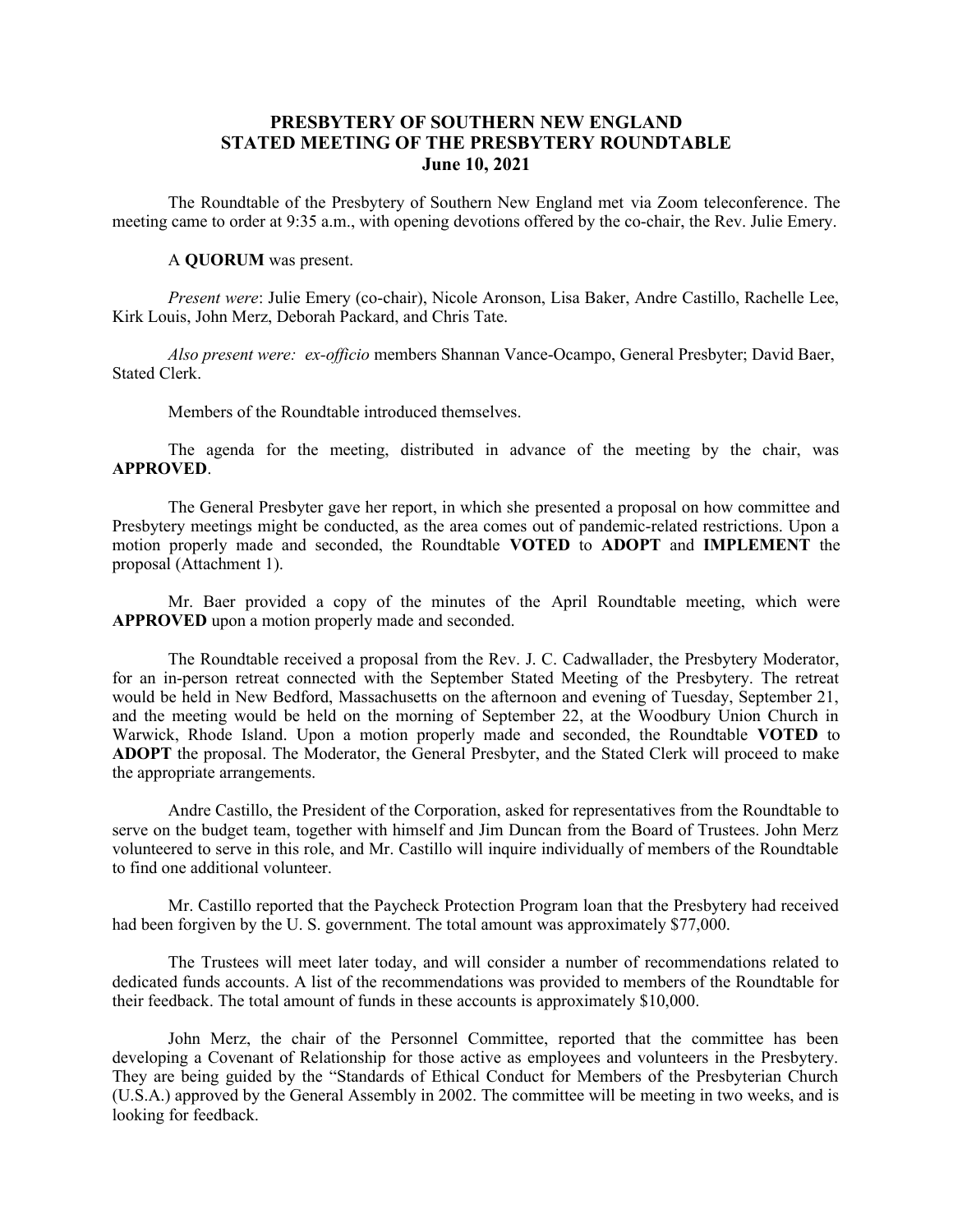The chairs of the other committees of the Presbytery provided updates on their work.

The Roundtable adjourned with a prayer offered by the Rev. Shannan Vance-Ocampo at 11:20 a.m. The next meeting of the Roundtable will take place at 9:30 a.m. on Thursday, August 26, 2021.

Respectfully submitted,

-signed-

Rev. David A. Baer, Stated Clerk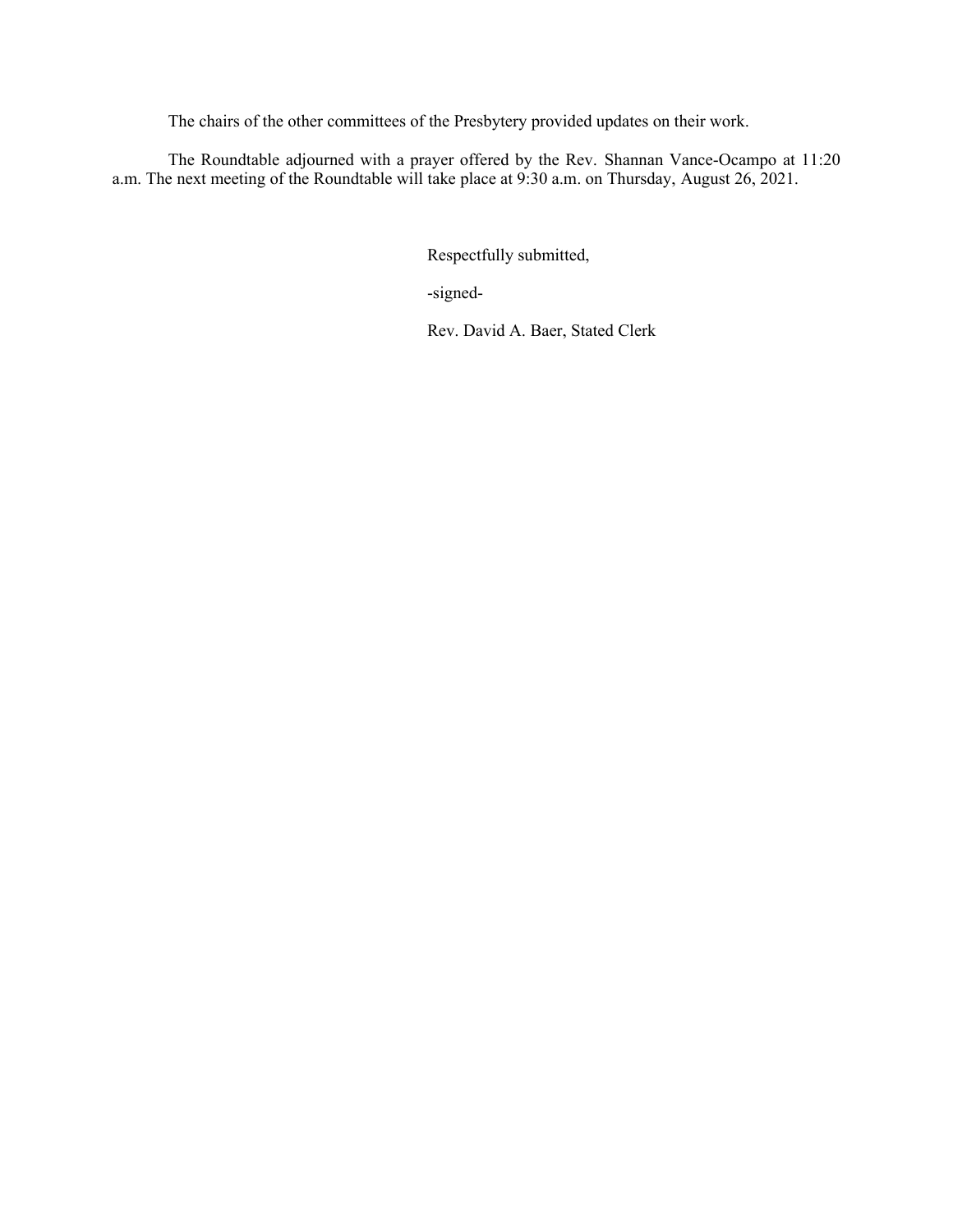## **Attachment 1**

*These ideas were originally brought to the Roundtable from David Baer, Stated Clerk and Shannan Vance-Ocampo, General Presbyter. Roundtable discussed and made some suggestions which have been incorporated into this document.* 

*The Roundtable welcomes your input before they make decisions at their June Roundtable meeting. You can do so via this [form](https://psne.breezechms.com/form/e643e1).* 

*We welcome all suggestions and ideas.* 

# **Goals/Values**

- Build and grow community and relationships
- Return to in-person gatherings
- Allow for hybrid set-up for all in-person meetings
- Continue to increase opportunities for participation across the Presbytery (nominating)
- Theology of equity and inclusion
- Built-in flexibility and adaptability in the event we need to return to all virtual for health/safety reasons

# **Committee/Team Meetings**

- Continue with Zoom for all committee meetings. This will allow more people to serve than have before
- Consider moving needed committees to evening time slots to deal with representation issues on all committees of age parity especially among Ruling Elders and to allow more ability for Nominating to find potential candidates
- At the beginning of each year hold a one-day retreat for all committee/team members to:
	- o Establish Presbytery-wide goals for all committees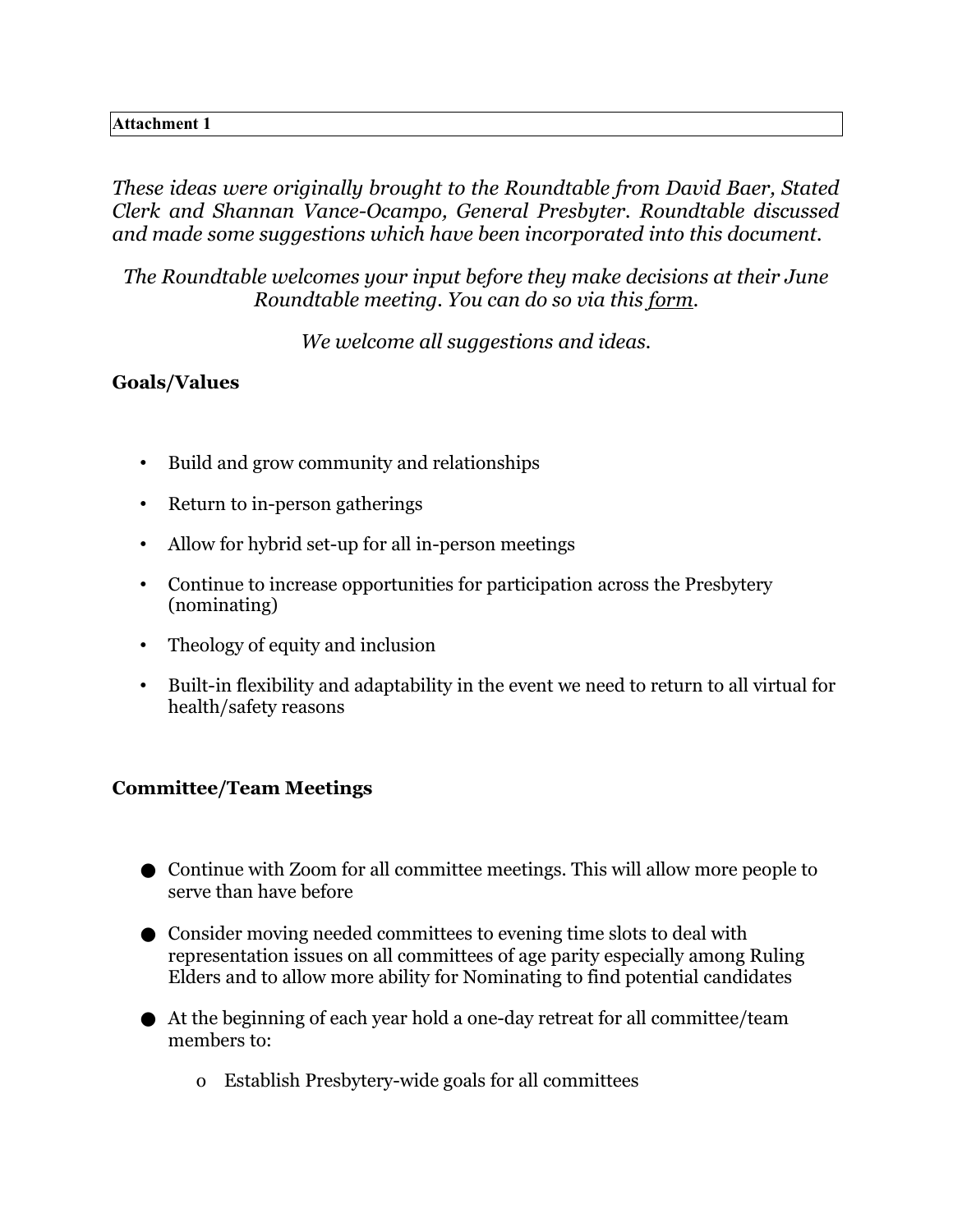- o Biblical/theological study and worship
- o Leadership development
- o Anti-racism and equity training
- o Individual team time/fellowship
- In-person fellowship events twice/year for all committee/teams for relationship building such as summer BBQ, holiday gathering, etc.

# **Stated Meetings**

- Continue with quarterly in-person meetings of the Presbytery
- All meetings to include hybrid participation options
- One meeting each year converted to an attractional all-Presbytery training event with outside leader(s) (with potential to invite Boston, Northern New England to join us)
- All Presbytery meeting dates/locations/times announced by November of the prior year for planning purposes
- Potential winter meeting Zoom-only as we typically have unstable weather and historically this meeting (pre-Covid) was rescheduled often

## **Staff**

- Continue with twice/month Zoom staff meetings as we have been doing pre-Covid and during Covid.
- Quarterly in-person staff gatherings

#### **Other**